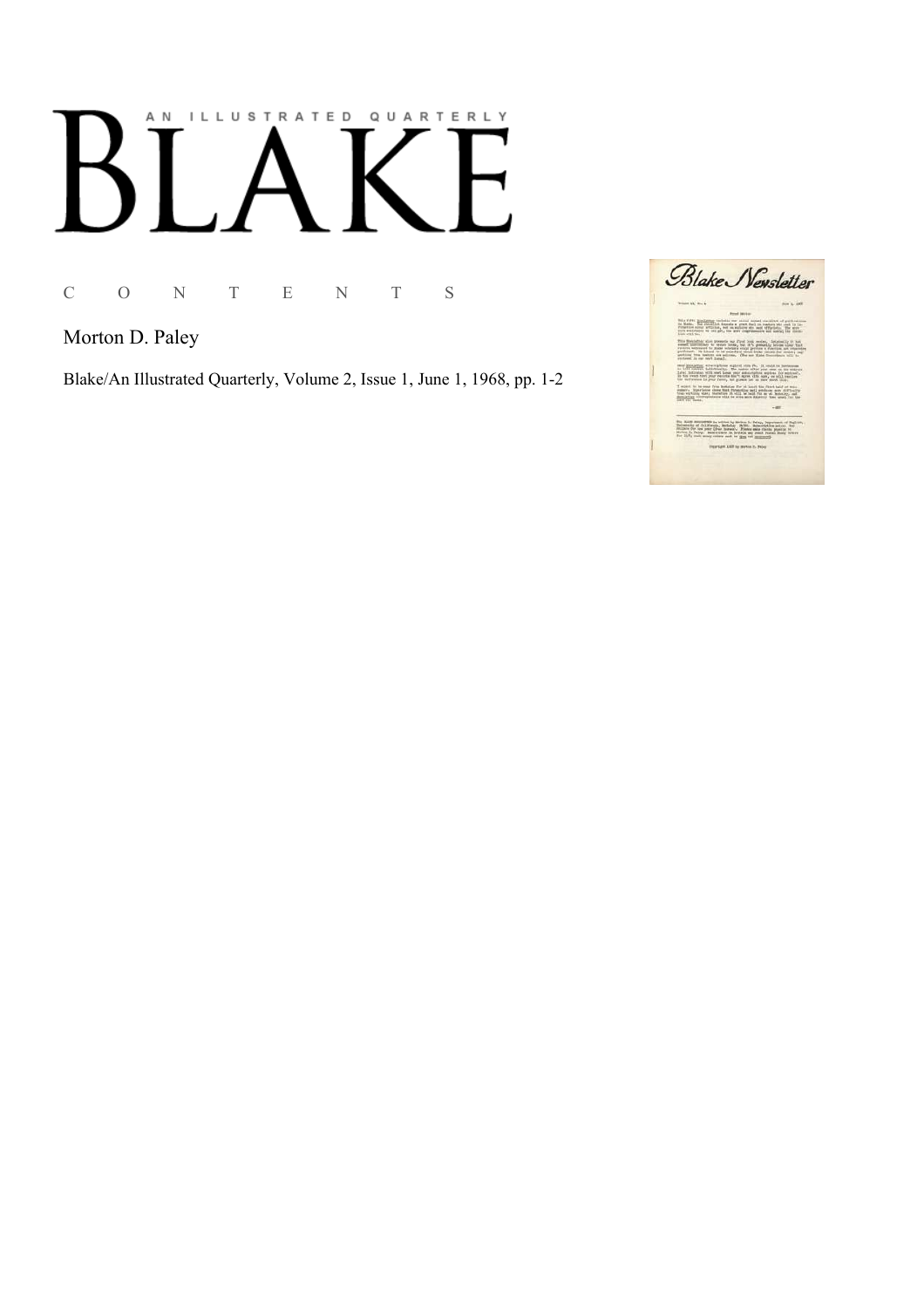*^out/ce^i/evslettBr* 

Volume II, No. 1 June 1, 1968

## Front Matter

This fifth Nevsletter includes our second annual checklist of publications on Blake. The checklist depends a great deal on readers who send in information about articles, and on authors who send offprints. The more such assistance we can get, the more comprehensive and useful the checklist will be.

This Newsletter also presents our first book review. Originally it had seemed unnecessary to review books, but it's gradually become clear that reviews addressed to Blake scholars could perform a function not otherwise performed. We intend to be selective about books chosen for review; suggestions from readers are welcome, (The new Blake Concordance will be reviewed in our next issue).

Many Newsletter subscriptions expired with  $#4$ . It would be burdensome to bill readers individually. The number after your name on the address label indicates with what issue your subscription expires (or expired). In the event that your records don't agree with ours, we will resolve the difference in your favor, but please let us know about this.

I expect to be away from Berkeley for at least the first half of this summer. Experience shows that forwarding mail produces more difficulty than anything else; therefore it will be held for me at Berkeley, and Newsletter correspondence will be even more dilatory than usual for the next six weeks.

 $--MDP$ 

The BLAKE NEWSLETTER is edited by Morton D. Paley, Department of English, University of California, Berkeley 94720. Subscription price: two dollars for one year (four issues). Please make checks payable to Morton D. Paley. Subscribers in Britain may remit Postal Money Orders for 16/8; such money orders must be open and uncrossed.

Copyright 1968 by Morton D, Paley